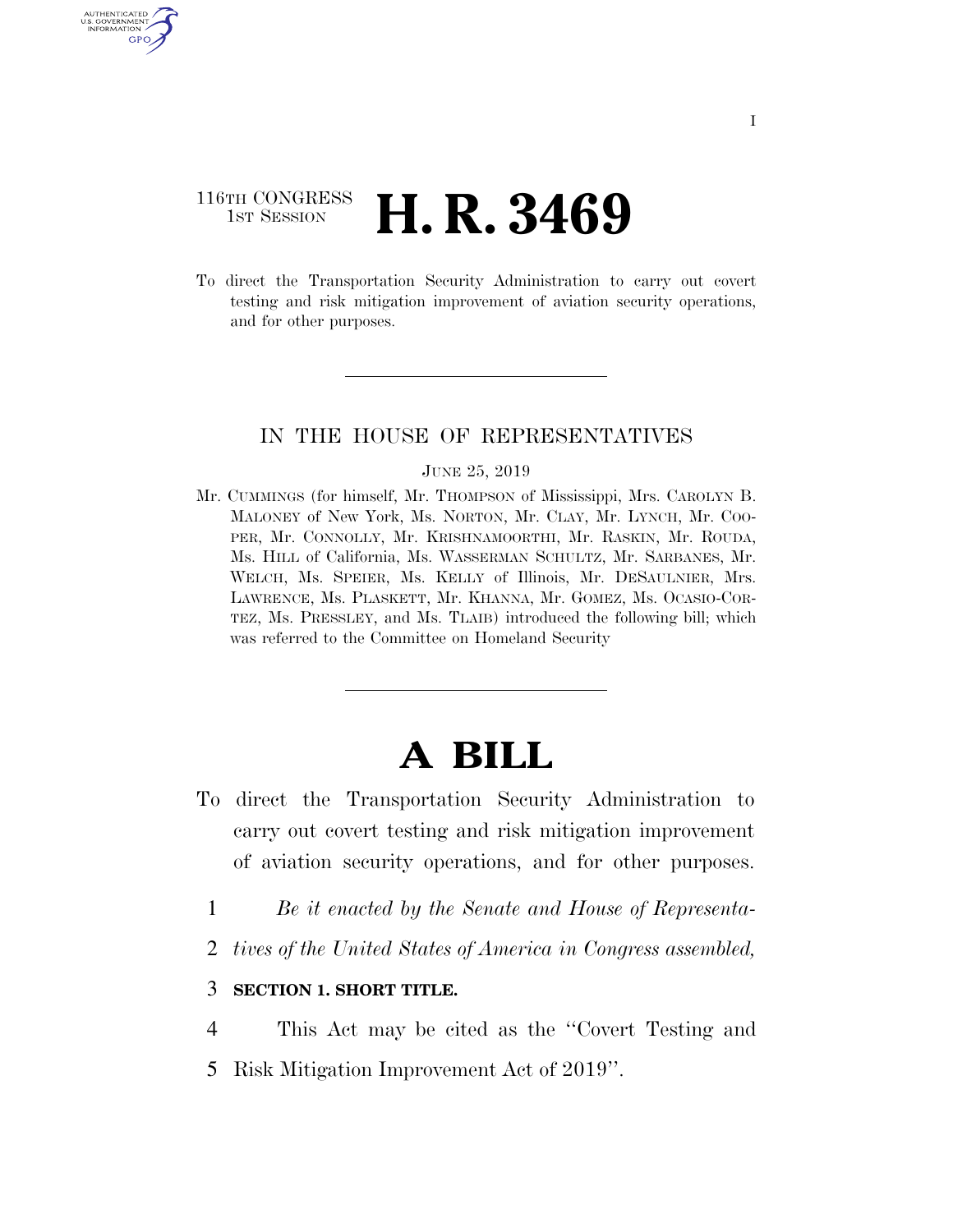## **SEC. 2. TSA COVERT TESTING AND RISK MITIGATION IM-PROVEMENT.**

 (a) IN GENERAL.—Not later than 180 days after the date of the enactment of this Act and annually thereafter, the Administrator of the Transportation Security Admin-istration shall implement the following:

 (1) A system for conducting risk-informed headquarters-based covert tests of aviation security operations, including relating to airport passenger and baggage security screening operations, that can yield statistically valid data that can be used to iden- tify and assess the nature and extent of vulnerabilities to such operations that are not miti- gated by current security practices. The Adminis- trator shall execute annually not fewer than three risk-informed covert testing projects designed to identify systemic vulnerabilities in the transportation security system, and shall document the assumptions and rationale guiding the selection of such projects.

 (2) A long-term headquarters-based covert test- ing program, employing static but risk-informed threat vectors, designed to assess changes in overall screening effectiveness.

(b) MITIGATION.—

•**HR 3469 IH** (1) IN GENERAL.—The Administrator of the Transportation Security Administration shall estab-

 $\mathfrak{D}$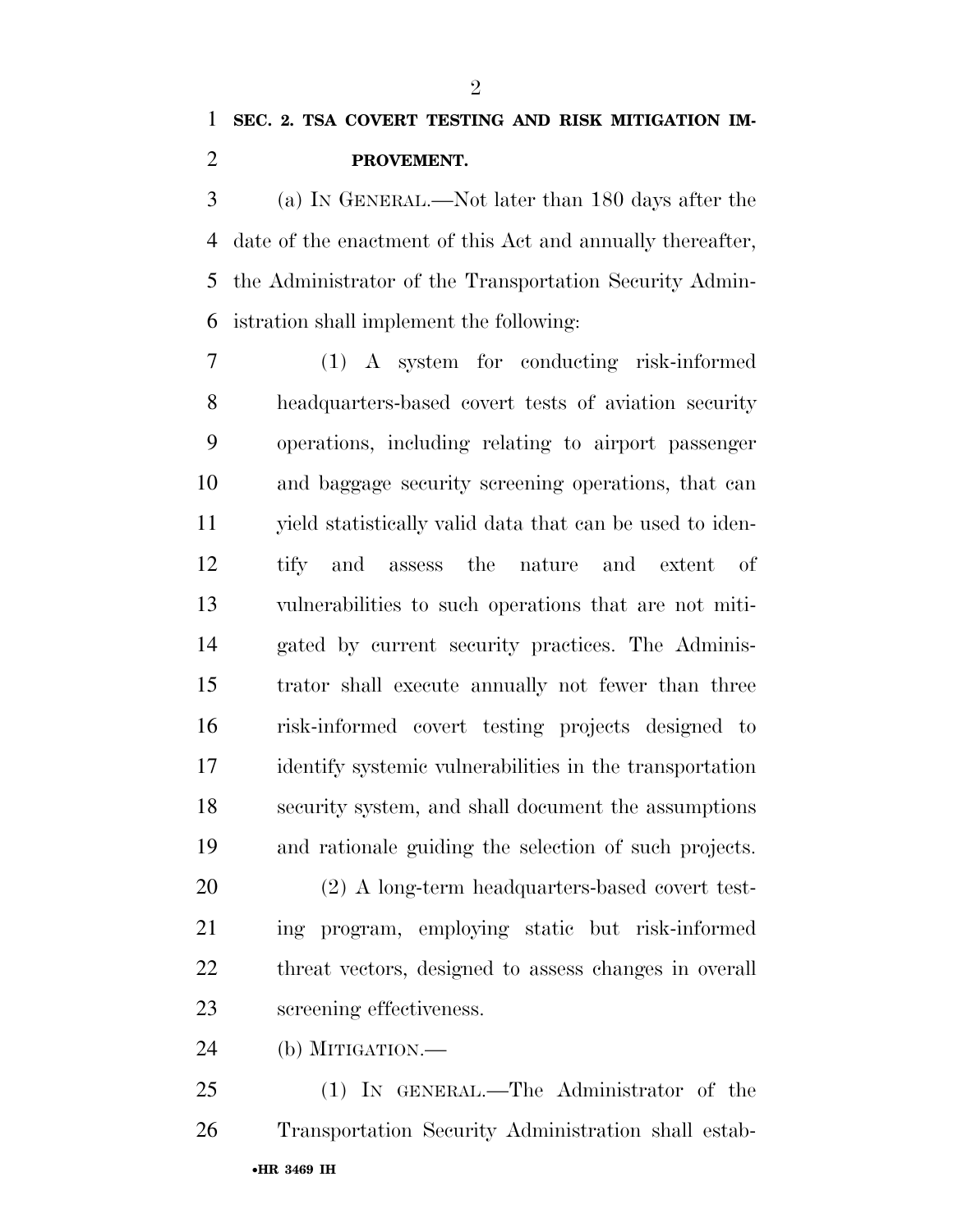| $\mathbf{1}$   | system to address and mitigate the<br>lish<br>a         |
|----------------|---------------------------------------------------------|
| 2              | vulnerabilities identified and assessed pursuant to     |
| 3              | the testing conducted under subsection (a).             |
| $\overline{4}$ | $(2)$ ANALYSIS.—Not later than 60 days after            |
| 5              | the identification of any such vulnerability, the Ad-   |
| 6              | ministrator shall ensure a vulnerability described in   |
| 7              | paragraph (1) is analyzed to determine root causes.     |
| 8              | (3) DETERMINATION.—Not later than 120 days              |
| 9              | after the identification of any such vulnerability, the |
| 10             | Administrator shall make a determination regarding      |
| 11             | whether or not to mitigate such vulnerability. The      |
| 12             | shall prioritize mitigating<br>Administrator            |
| 13             | vulnerabilities based on their ability to reduce risk.  |
| 14             | If the Administrator determines—                        |
| 15             | (A) to not mitigate such vulnerability, the             |
| 16             | Administrator shall document the reasons for            |
| 17             | the decision; or                                        |
| 18             | (B) to mitigate such vulnerability, the Ad-             |
| 19             | ministrator shall establish and document—               |
| 20             | (i) key milestones appropriate for the                  |
| 21             | level of effort required to so mitigate such            |
| 22             | vulnerability; and                                      |
| 23             | (ii) a date by which measures to so                     |
| 24             | mitigate such vulnerability shall be imple-             |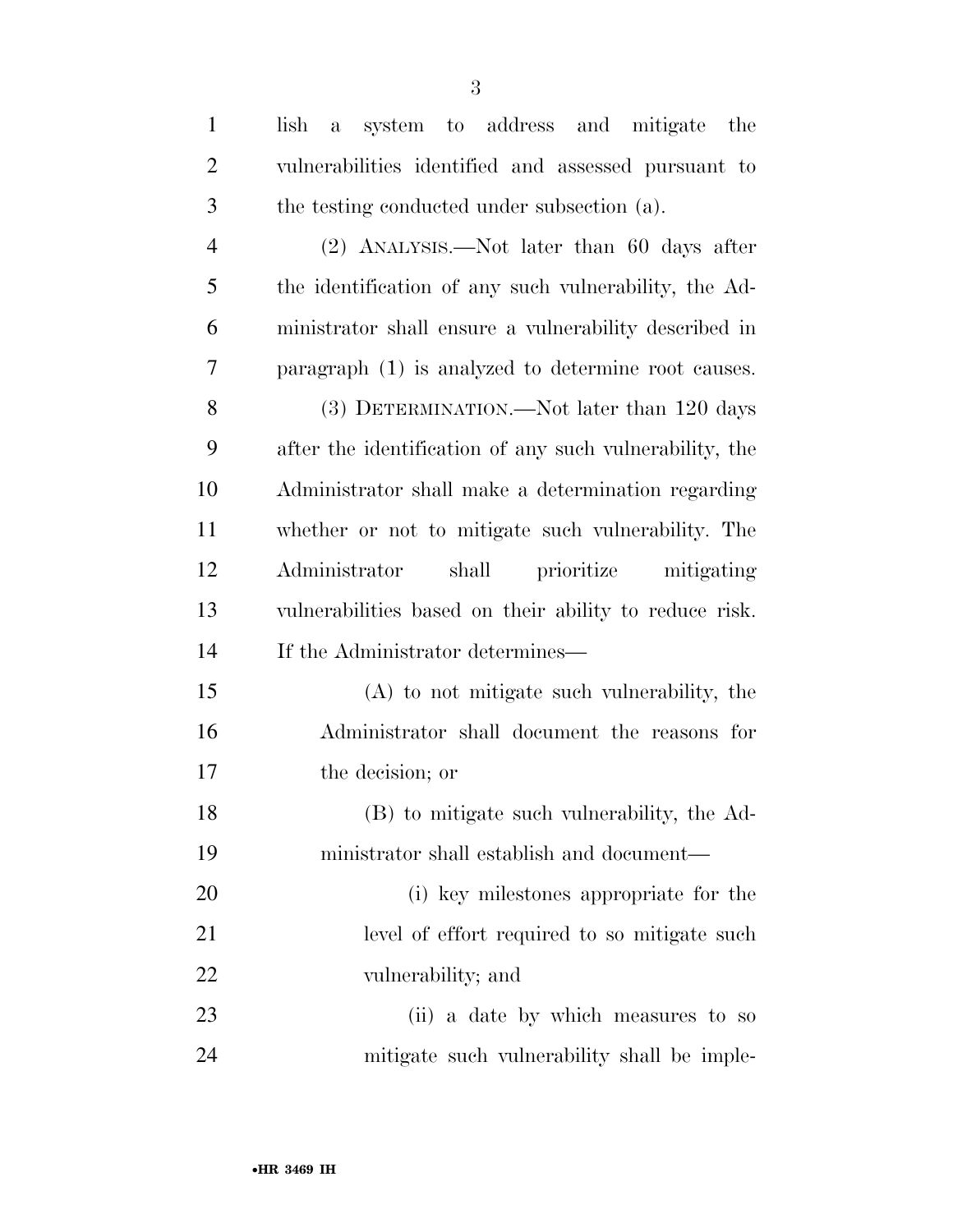| $\mathbf{1}$   | mented by the Transportation Security Ad-               |
|----------------|---------------------------------------------------------|
| $\overline{2}$ | ministration.                                           |
| 3              | $(4)$ RETESTING.—Not later than 180 days after          |
| $\overline{4}$ | the date on which measures to mitigate a vulner-        |
| 5              | ability are completed by the Transportation Security    |
| 6              | Administration pursuant to paragraph $(3)(B)(ii)$ , the |
| 7              | Administrator shall conduct a covert test in accord-    |
| 8              | ance with subsection (a) of the aviation security op-   |
| 9              | eration with respect to which such vulnerability was    |
| 10             | identified to assess the effectiveness of such meas-    |
| 11             | ures to mitigate such vulnerability.                    |
| 12             | (c) COMPILATION OF LISTS.—                              |
| 13             | $(1)$ In GENERAL.—Not later than 60 days after          |
| 14             | completing a covert testing protocol under sub-         |
| 15             | section (a), the Administrator of the Transportation    |
| 16             | Security Administration shall compile a list (includ-   |
| 17             | a classified annex if necessary) of the<br>ing          |
| 18             | vulnerabilities identified and assessed pursuant to     |
| 19             | such testing. Each such list shall contain, at a min-   |
| 20             | imum, the following:                                    |
| 21             | $(A)$ A brief description of the nature of              |
| 22             | each vulnerability so identified and assessed.          |
| 23             | (B) The date on which each vulnerability                |
|                |                                                         |

was so identified and assessed.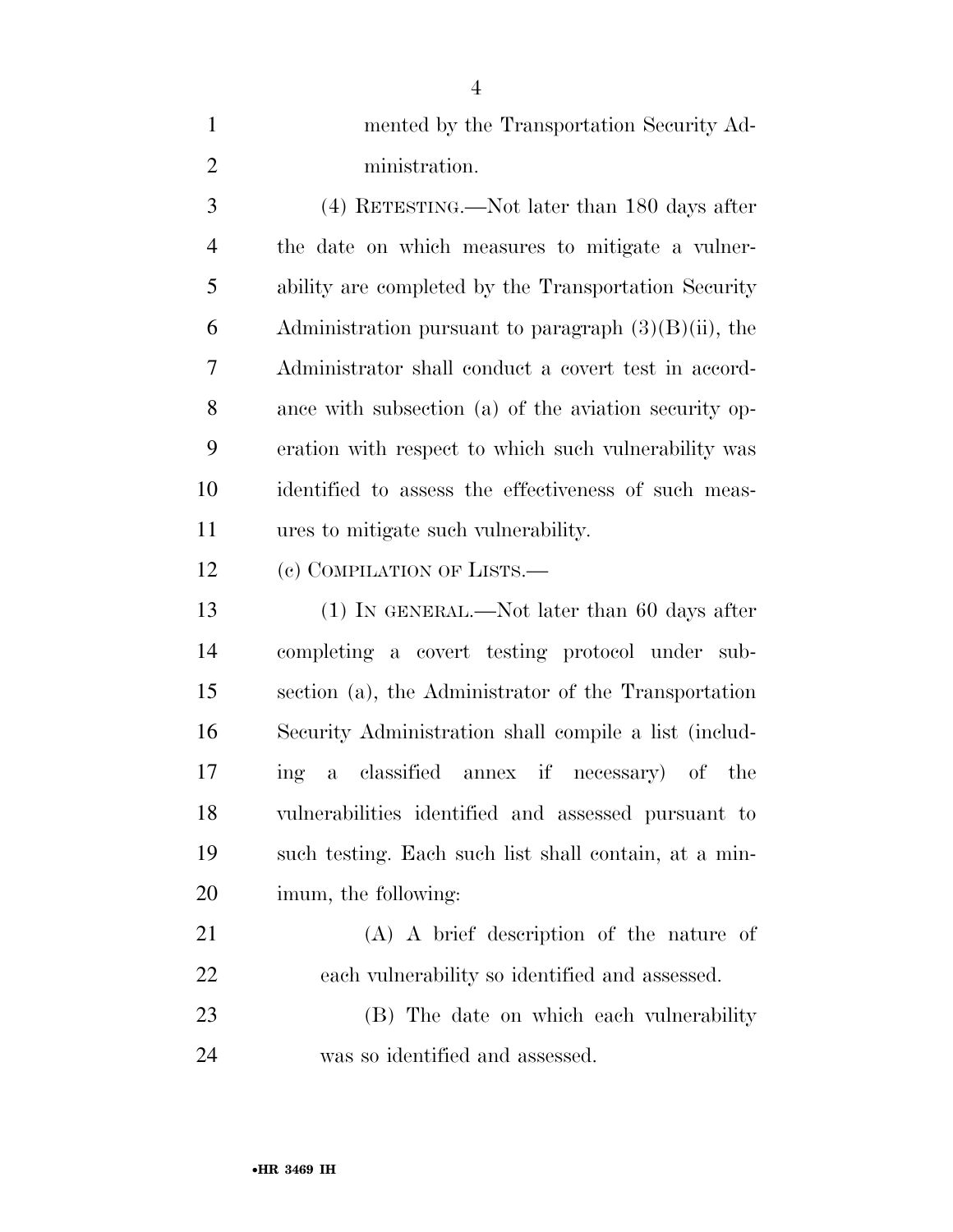| $\mathbf{1}$   | (C) Key milestones appropriate for the             |
|----------------|----------------------------------------------------|
| $\overline{2}$ | level of effort required to mitigate each vulner-  |
| 3              | ability, as well as an indication of whether each  |
| $\overline{4}$ | such milestone has been met.                       |
| 5              | (D) An indication of whether each vulner-          |
| 6              | ability has been mitigated or reduced and, if so,  |
| 7              | the date on which each such vulnerability was      |
| 8              | so mitigated or reduced.                           |
| 9              | (E) If a vulnerability has not been fully          |
| 10             | mitigated, the date by which the Administrator     |
| 11             | shall so mitigate such vulnerability or a deter-   |
| 12             | mination that it is not possible to fully mitigate |
| 13             | such vulnerability.                                |
| 14             | (F) The results of any subsequent covert           |
| 15             | testing undertaken to assess whether mitigation    |
| 16             | efforts have eliminated or reduced each vulner-    |
| 17             | ability.                                           |
| 18             | (2) SUBMISSION TO CONGRESS.—The Adminis-           |
| 19             | trator shall submit to the Committee on Homeland   |
| 20             | Security of the House of Representatives and the   |
| 21             | Committee on Commerce, Science, and Transpor-      |
| 22             | tation of the Senate a comprehensive document      |
| 23             | tracking the status of the information required    |
| 24             | under paragraph (1) together with the Transpor-    |